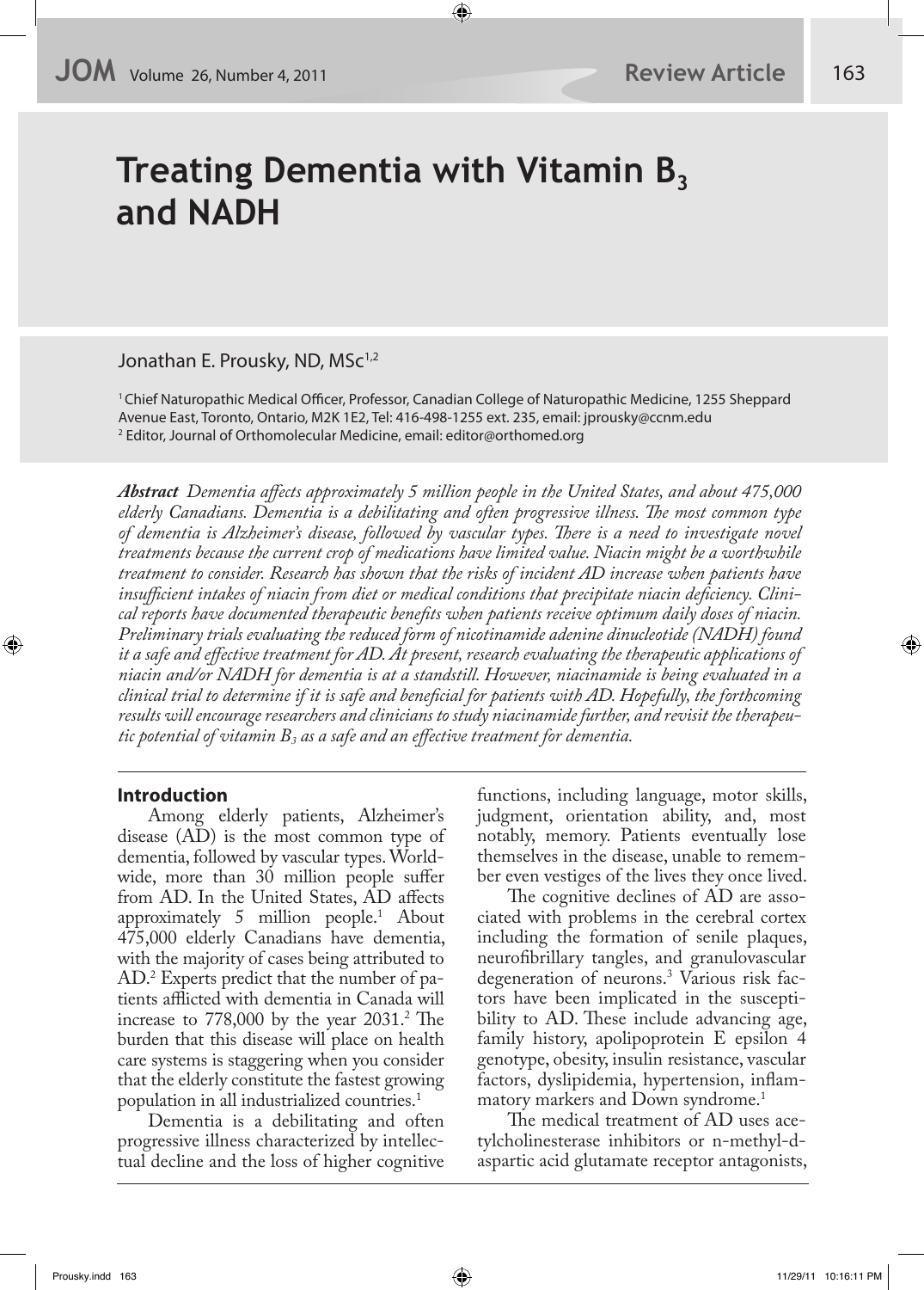with the former treatment having only weak evidence of benefit on cognitive function.<sup>4</sup> Clearly there is a need to investigate other treatments because the current crop of medications have limited value in mitigating the progression and symptoms of dementia, most notably, AD. In this article, I will summarize and comment on: (1) research linking a reduction in the incidence of AD with high dietary intakes of vitamin  $B_3$ ; (2) the merits of using niacin or the reduced form of nicotinamide adenine dinucleotide (NADH) as treatments for dementia; and (3) current research investigating the safety and efficacy of niacinamide as a treatment for AD.

#### **Preventing AD with Vitamin B**<sub>3</sub>

Research has shown a relationship between dietary niacin and the development of AD.5 A total of 3,718 participants aged 65 years and older underwent at least two clinical assessments and provided dietary data for analyses over a median of 5.5 years. In this large, prospective study, dietary niacin deficiencies were associated with incident AD and cognitive decline. Niacin intake from foods was inversely associated with AD (p for trend =  $0.002$ ). A higher food intake of niacin was associated with a slower annual rate of cognitive decline. Specifically, an increased food intake of niacin slowed the annual cognitive decline by 0.019 standardized units per natural log increase in intake (mg), which was statistically significant ( $p=0.05$ ). The participants in intake quintiles 2-4 had a statistically significant 70% reduction in risk compared to participants in the lowest quintile (median niacin intake  $12.6 \text{ mg/day}$ ). The participants in the highest quintile (median niacin intake 22.4 mg/day) had an 80% statistically significant reduction in risk.

These researchers did not provide any robust explanations as to why diagnoses of AD increased among participants with low dietary intakes of niacin but they did note that the level of dietary niacin associated with pellagra (8.8 mg of niacin equivalents per 2000 kilocalories) was lower than the range of intake for the lowest quintile (13.2- 27 mg per day). While none of the study

participants were reported to have pellagra (i.e., diarrhoea, dermatitis, dementia, and shortly thereafter, death), some participants who demonstrated mental and cognitive declines may not have met the recommended dietary allowance for niacin (14 mg for adult females and 16 mg for adult males<sup>6</sup>). Some of the study participants may have had subclinical pellagra.

The mental signs of mild niacin deficiency (a.k.a., pellagra sine pellagra) often occur in the absence of any dermatologic, mucous membrane, or gastrointestinal symptoms.<sup>7,8</sup> The researchers did not acknowledge that niacin deficiency can lead to symptoms of AD, and thereby play a role in the pathogenesis of AD. Decades ago Aring and Spies reported that neurasthenic symptoms in 225 mild pellagrins were ameliorated by taking 300 to 600 mg of niacin every day for 1-12 days (3-6 pills, with each pill providing 100 mg of niacin).<sup>8</sup> The neurasthenic symptoms reversed by niacin appeared long before any other manifestations of the disease. These included fatigue, insomnia, anorexia, vertigo, burning sensations in various parts of the body, numbness, palpitation, nervousness, a feeling of unrest and anxiety, headache, forgetfulness, apprehension, and distractibility. These niacin-deficiency manifestations could easily be confused with prodromal symptoms of AD, and, if left untreated, they could become severe enough for a diagnosis of AD. The dementia of pellagra looks much like AD since its clinical presentation, while varied, includes aggression, apathy, confusion, depression, disorientation, hallucinations, insomnia, psychosis, and seizures.<sup>9</sup>

Low dietary intakes of niacin would not entirely account for the increased incidence of AD among the study participants. Many participants had varying intakes of alcohol and cigarette consumption, as well as the presence of diabetes and/or cardiovascular disease. These and other possible factors could have increased the participants' vulnerability to niacin deficiency during the study period (**Table 1**, opposite).7

Above all, this study demonstrates that insufficient intake of niacin from diet or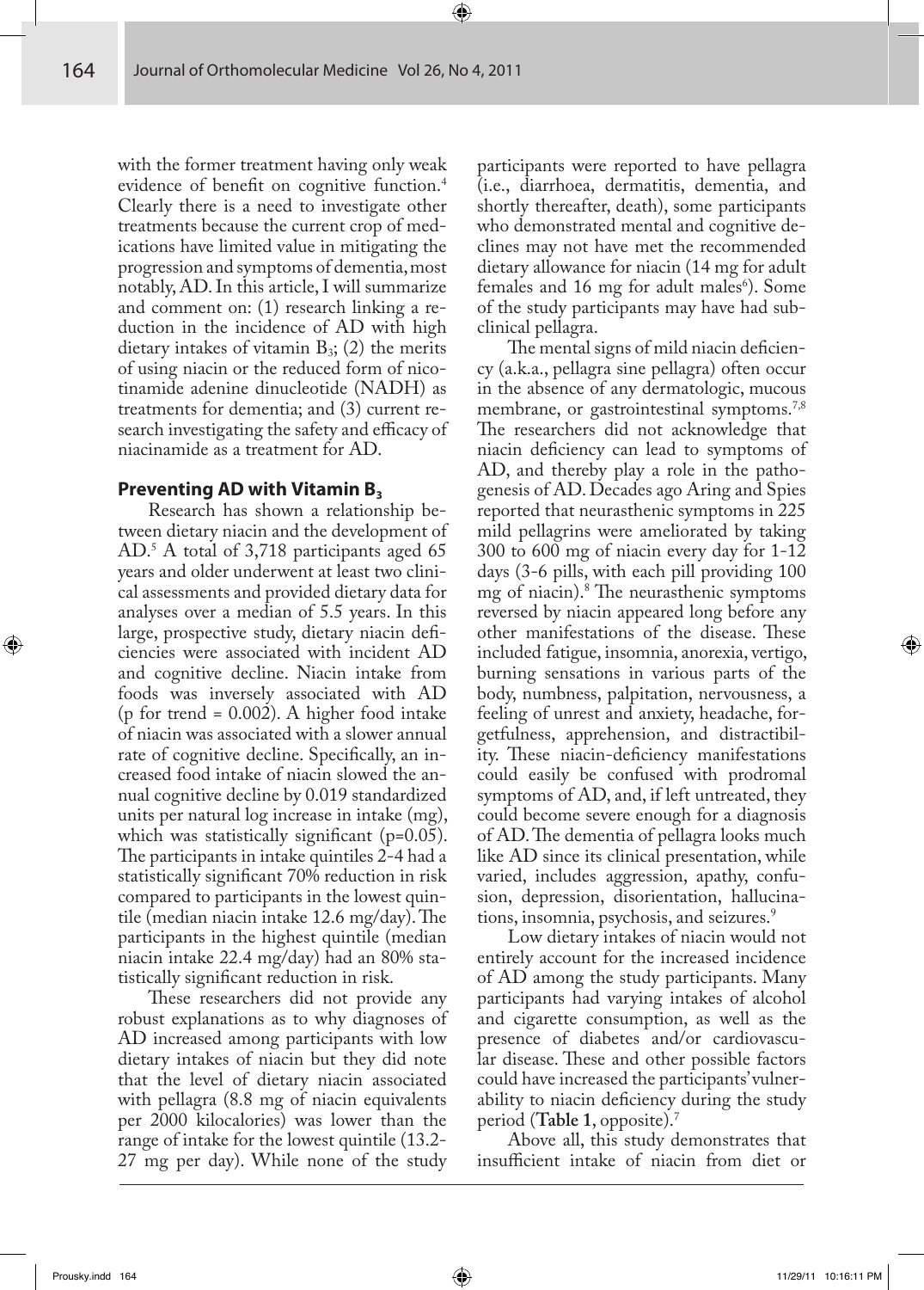| <b>Precipitating Factors</b>        | <b>Explanations</b>                                                                                                                                                                                                                                                                                                                                                            |
|-------------------------------------|--------------------------------------------------------------------------------------------------------------------------------------------------------------------------------------------------------------------------------------------------------------------------------------------------------------------------------------------------------------------------------|
| Inadequate amount of niacin in diet | Inability to procure an adequate diet (e.g., socioeco-<br>nomic reasons), or choosing a nutritionally unbal-<br>anced diet (e.g., due to ignorance, individual prefer-<br>ence, or lack of advice about nutrition)                                                                                                                                                             |
| Interference with ingestion         | Functional and organic conditions leading to an-<br>orexia or vomiting, gastrointestinal disease, psychi-<br>atric disorders (e.g., psychoneuroses, both organic<br>and functional psychoses, and addiction to alcohol<br>or other drugs), neurological and traumatic disorders<br>that interfere with self-feeding, and oral diseases<br>(e.g., sore mouth, or loss of teeth) |
| Interference with bio-synthesis     | Inadequate intake of tryptophan, ingestion of<br>structurally similar compounds that would inhibit the<br>formation of niacin by substrate competition (e.g.,<br>maize), and destruction of intestinal bacteria (e.g.,<br>bowel "sterilizing" antibiotics)                                                                                                                     |
| Interference with absorption        | Absence of normal digestive secretions (e.g., achlo-<br>rhydria and obstructive jaundice), intestinal hypermotility<br>(e.g., various types of diarrhoea), reduction in absorptive<br>surface (e.g., disease or surgical removal of the gastrointes-<br>tinal tract), and medications (e.g., mineral oil)                                                                      |
| Interference with utilization       | Problems with cellular metabolism (e.g., alcohol,<br>general anaesthesia, and metabolic disorders such<br>as hypothyroidism or diabetes), specific inactivation<br>(e.g., sulphonamides exert an anti-vitamin effect by<br>substrate competition with para-aminobenzioc acid,<br>corn, and isoniazid)                                                                          |
| Interference with storage           | Any condition causing impairment of liver function would<br>interfere with the amount of niacin retained in the body                                                                                                                                                                                                                                                           |
| Increased excretion or loss         | Elevated metabolic rate (e.g., hyperthyroidism), periods<br>of rapid growth, pregnancy and lactation, pyrexia from<br>any cause, any condition requiring increased muscular<br>activity, and specific treatments (e.g., high carbohy-<br>drate diets, insulin, thyroid medication, and overuse of<br>stimulants (such as caffeine or amphetamines)                             |
| Increased nutritive requirements    | Urinary loss (e.g., renal disease, and diabetes), or<br>other routes (e.g., lactation, serous exudates due to<br>burns, and severe blood loss)                                                                                                                                                                                                                                 |

# **Table 1.** Possible causes of niacin deficiency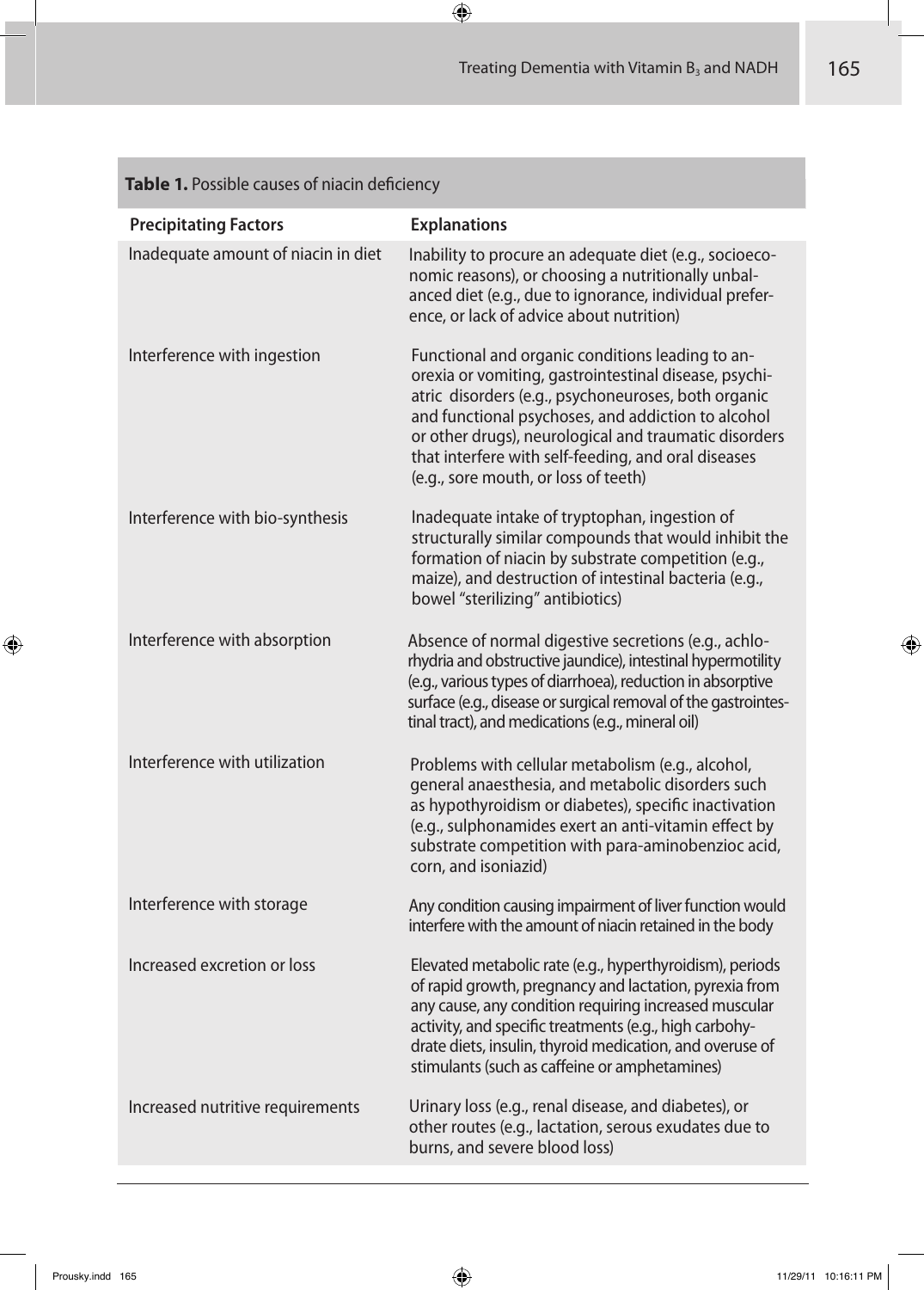conditions that can precipitate vitamin deficiency can increase the risks of incident AD. As more data emerges linking niacin insuf ficiency to AD, it might be prudent to create public health programmes to promote niacin consumption from foods or increase niacin fortification. Such measures could protect more of the population from mental and cognitive decline, and reduce the incidence of dementia.

#### **Treating Dementia with Niacin**

Subsets of patients with early or even established dementia appear to require large daily doses of niacin to reverse and/or slow the progress of their disease. In 1941, Sydenstricker and Cleckley were two of the first clinicians to report impressive benefits from oral and intravenous niacin administration in 29 patients with stuporous or active psychoses of unknown origin.10 Two-thirds of their patients were in the presenile or senile age range with severe psychiatric symptoms of a confusional nature, but none had physical signs of malnutrition or pellagra. Twentyeight patients recovered after niacin treatment. Eight patients received oral niacin treatment, while the remaining 21 patients received intravenous niacin or a combination of oral and intravenous niacin. The oral niacin prescribed to patients ranged from 75-4500 mg daily until discharge. The intravenous doses of niacin ranged from 100-900 mg. For most patients, the intravenous administration continued until discharge, but for some patients, intravenous treatments were stopped and replaced by oral niacin until discharge. Within 4 days of niacin treatment, the majority of these patients experienced rapid and usually impressive improvements. While the duration of niacin treatment was unclear, estimates from the cited case reports suggest 7-30 days or longer since some patients continued with the niacin treatment following their hospital stay. The authors concluded that the majority of patients with toxic psychosis or exhaustion delirium, as well as those with unexplained clouding of consciousness, should be given a therapeutic trial of niacin. This was the only way to determine

if a patient's psychiatric condition was due to a deficiency of niacin (i.e., an "avitaminosis") even though the aetiology was uncertain. In a discussion following their paper, other clinicians remarked that the therapeutic value of niacin could not necessarily be attributed to the correction of a vitamin deficiency. They reported that niacin might have helped some patients as a result of its physiological effects upon cerebral circulation, and/or as a result of its ability to facilitate carbohydrate metabolism within the brain.

In 1952, Gregory administered large doses of niacin orally (300 mg three times daily) and intravenously (100 mg/day) to 54 patients having organic psychoses of senility immediately following their admission to a private mental hospital.<sup>11</sup> During their hospital stays, patients were also given a nutritious diet and liberal amounts of other vitamins. All patients were evaluated before treatment and immediately following any degree of improvement. The evaluations included thorough psychiatric examinations (with particular reference to orientation, memory, and secondary symptoms), as well as intelligence tests. The duration of niacin treatment was approximately 3-12 weeks. Once patients became maximally improved, they were placed on a maintenance dose of niacin (100 mg orally/day). In the group of 14 patients 65 years of age and under, 8 patients improved dramatically following niacin treatment. They were able to leave the hospital, whereas the remaining 6 patients improved symptomatically or not at all. In the group of 40 patients over the age of 65, 31 completed the course of niacin treatment. Only 4 patients from the over-65 group improved enough to re-socialize. The author concluded that "nicotinic acid is most effective in those psychoses of senility that are of recent, and fairly rapid, onset," which was reported to be of a duration less than 6 months. The findings showed that the earlier niacin treatment was started, the better the prognosis, especially among patients 65 years of age and under. With respect to mechanism of action, the author discussed several possibilities including: (1) the correction of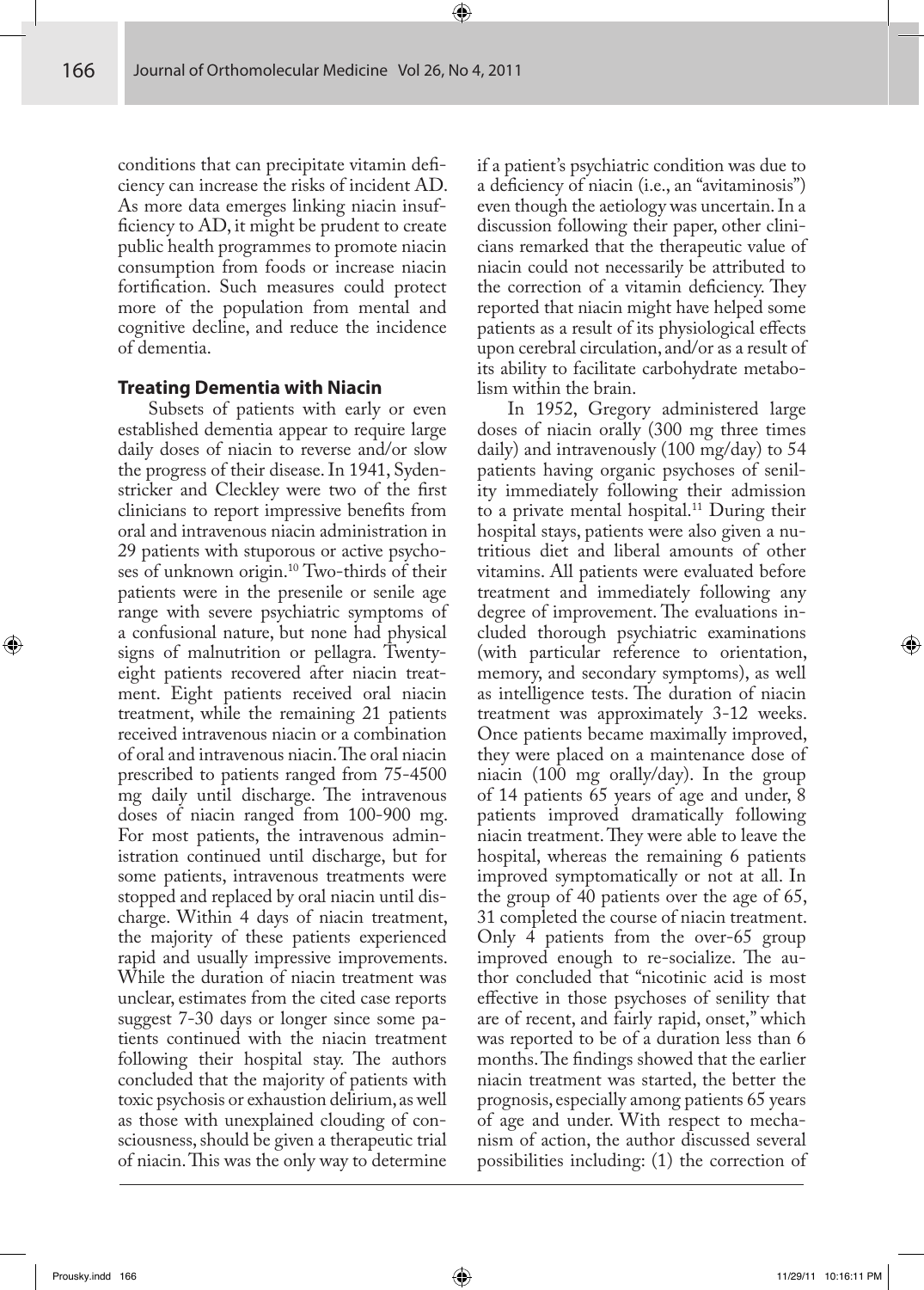a niacin deficiency;  $(2)$  a "saturation" effect in the absence of any deficiency; and/or  $(3)$ cerebral vasodilatation. The author also suggested that lesser amounts of niacin might delay or prevent the psychoses of senility if given to individuals in the presenile and senile age groups.

In 1962, Dr. Abram Hoffer and his col-

leagues discovered that 3,000 mg/day of niacin improved and sometimes reversed dementia.<sup>12</sup> Hoffer's patients required large daily doses of niacin to remain well (**Table 2,** below).

In total, 12 of 15 elderly patients responded favourably to large doses of niacin. **Table 3** (p. 168) describes the type of clinical

**Table 2.** Treatment response from large (3000 mg/day) doses of niacin in 15 elderly patients fast becoming senile or with clear evidence of senile mental changes

| <b>Patient</b><br><b>Initials</b> | Age | <b>Diagnosis</b>                   | <b>Clinical response</b> | <b>Duration</b><br>(years) |
|-----------------------------------|-----|------------------------------------|--------------------------|----------------------------|
| <b>OR</b>                         | 62  | Psychosis<br>with arteriosclerosis | Recovered                | $\overline{4}$             |
| JC                                | 80  | Presenile psychosis                | Recovered                | 1                          |
| HC                                | 67  | Presenile changes                  | Recovered                | 6                          |
| <b>FM</b>                         | 72  | <b>Normal</b>                      | <b>Remains well</b>      | 6                          |
| MT(f)                             | 58  | Normal                             | <b>Remains well</b>      | 3                          |
| MT(m)                             | 63  | Normal                             | <b>Remains well</b>      | $\overline{2}$             |
| AC                                | 79  | Senile depression                  | Recovered                | 1.5                        |
| LW                                | 74  | Senile psychosis                   | Recovered                | 0.25                       |
| <b>MC</b>                         | 70  | Normal                             | Remains normal           | 0.75                       |
| <b>BB</b>                         | 68  | Senile depression                  | No response              | 0.25                       |
| GC                                | 75  | Psychosis with<br>arteriosclerosis | Marked<br>improvement    | 0.5                        |
| <b>RR</b>                         | 67  | Psychosis with<br>arteriosclerosis | Marked<br>improvement    | 1 month                    |
| DG                                | 68  | Psychosis with<br>arteriosclerosis | No change                | Not provided               |
| <b>NR</b>                         | 77  | Psychosis with<br>arteriosclerosis | No change                | Not provided               |
| <b>HV</b>                         | 70  | Depression                         | <b>Remains well</b>      | 1                          |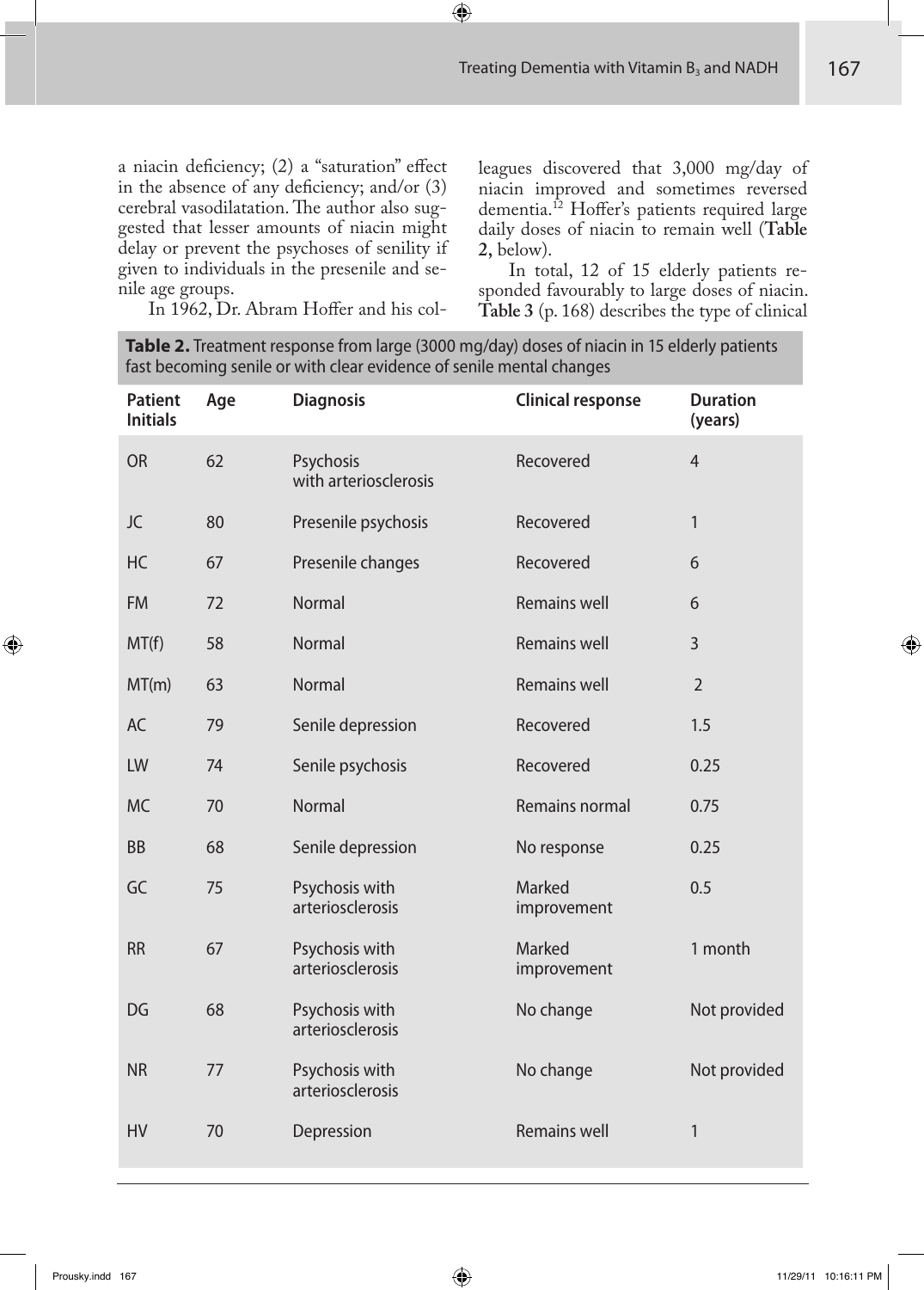**Table 3.** Brief clinical descriptions of the therapeutic effects of niacin in elderly patients

**Case JC (Age 80)**: In February, 1959, this woman had a mild coronary occlusion. She developed generalized weakness, weakness grasping with one hand, anorexia, and ataxia. She was also nervous and had feelings of confusion and hopelessness. During April, 1959, she began to take three grams of nicotinic acid daily. Within a few weeks, her appetite improved and she felt stronger. By June, she was able to walk slowly but well. Mentally, she was much improved. She still had a few episodes of nervousness preceding social events. There was no more confusion and her memory was good. For the next year, she continued to improve and in April, 1960, she was quite well. In May, 1960, she had influenza and later that month she died from a coronary occlusion and secondary metastasis of a bowel carcinoma. She had been mentally alert up to three days before dying, when she sank quietly into her fatal coma.

**Case GC (Age 75):** For several months Mr. G.C. complained of violent dizzy spells, with headaches, vomiting and general deterioration. Physically he was normal. In November, 1959, he was given nicotinic acid, three grams daily. Two months later he was much improved. He had no more dizzy spells and regained his normal vigour. April 13, 1960, he ran out of tablets. There was a rapid relapse and again he complained of headaches and dizzy spells. Nicotinic acid tablets were sent to him and again he improved.

responses that were observed by Hoffer and his colleagues.12 In many of these cases, patients who responded to niacin remained improved as long as they did not stop the vitamin. Once they discontinued it, they relapsed fairly quickly, but they improved again when they resumed the vitamin. Hoffer reasoned that these patients had metabolic conditions; vitamin dependencies which required more niacin than they obtained from their diets.

Another case reported by Hoffer in 1974 (and mentioned in his book, *Smart Nutrient*s) involved his mother who was 86 years old at the time of publication (**Table 4**, opposite).13

From the cited clinical reports, it is apparent that niacin administration offers clinical benefits irrespective of dietary intakes. There is likely some metabolic need for additional amounts of niacin among a subset of patients who show early signs of dementia or have established dementia. Two case-controlled studies reported lower blood levels of a nicotinic acid metabolite among patients with dementia compared to similarly aged controls.14,15 Another study assessed plasma concentrations of tryptophan (a niacin precursor), other amino acids and thiamine, and found them reduced in patients with AD.16 In these three studies, dietary intakes did not satisfactorily explain the findings.

Niacin might also aid dementia as a result of its well-established cholesterolmodifying properties (i.e., lowers low density lipoprotein-cholesterol, increases highdensity lipoprotein-cholesterol, and lowers triglycerides).17 Research has shown cholesterol reduction to possibly aid in the treatment of dementia.18,19 While data regarding this relationship is emerging, some published reviews have shown contradictory results and even negative outcomes from cholesterol-modifying medication.20,21 More studies are needed to determine whether cholesterol modification is a reasonable and effective intervention for dementia.

Another possibility for niacin's effectiveness might involve its ability to increase cerebral blood flow due to its presumed ability to increase cerebral vasodilatation. When niacin is administered orally in amounts of 500 mg or topically via a 6-inch patch of  $10^{-1}$  M aqueous methylnicotinate on the forearm, prosta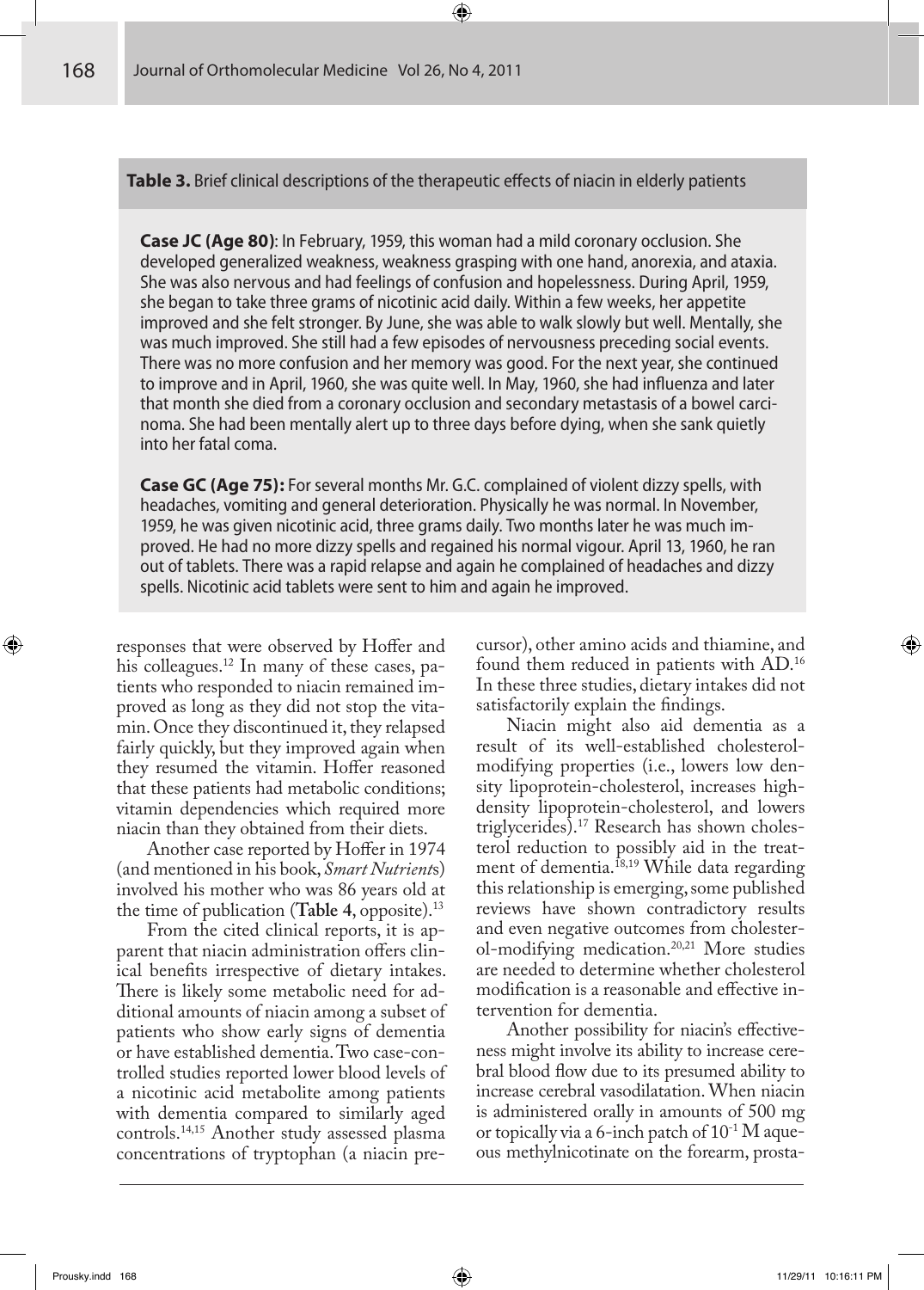**Table 4.** Hoffer's clinical description of his mother's response to a daily dose of 3000 mg of niacin

**Case CH (Age 86)**: In 1954…my mother, then 67 years old, was very nervous and depressed and complained of severe pain in her joints, failing vision in one eye, generalized weakness and fatigue, and severe arthritis of her hands…Her memory was beginning to fail. It was clear that she was aging very quickly. I knew no treatment was effective but I was by then familiar with nicotinic acid used in megadoses. I decided to start her on 3 grams per day, more or less as a placebo…To my amazement, mother was nearly well six weeks later. Her arthritis had cleared, her fingers were straight, and Heberden's nodes began to soften and regress. Her vision in both eyes was normal, and her tension, anxiety, and depression were gone…Today (1974) at 86 she is physically weaker, does not hear as well, but is mentally well…She has been taking 3 grams each day of nicotinic acid for 18 years. I have not seen any evidence of toxicity, and there has been no progression of mental senility which was so apparent 18 years ago.

glandin D2 (PGD2) is markedly released in the skin and high amounts of its metabolite appear in the plasma. $22,23$  It is not known if PGD2 causes vasodilatation of the intracranial blood vessels, but niacin's ability to abort acute migraine headaches suggests that this might be occurring.<sup>24</sup>

Old reports cited by Bicknell and Prescott,<sup>25</sup> indicated that niacin causes vasodilatation of the cerebral and spinal vessels. They also noted that intravenous niacin administration increases the rate of intracranial blood flow in human beings for 20-60 minutes without any significant change in blood pressure. Other published data pertaining to niacin's effects on cerebral vasodilatation has been equivocal. In one study, subjects having various diseases (e.g., pernicious anemia, congestive heart failure, hysteria, diabetes, and hypertensive vascular disease) were given intravenous niacin (300-800 mg in 200- 300 mL of saline over 20-25 minutes). Numerous measurements were obtained, such as arterial pressures, blood oxygen contents, glucose, cerebral oxygen utilization, cerebral glucose utilization, and cerebrovascular resistance.<sup>26</sup> The results of this study failed to find any effect upon cerebral vasodilatation by the intravenous administration of niacin.

In an animal study using anesthetized cats, intravenous injection of niacin (0.5 mL/ kg) caused a short-term increase in both cerebral blood flow and in arterial blood pressure in venous vessels of the head, but this was followed by a lowering of these parameters.<sup>27</sup> In a study assessing cerebral blood flow in baboons under anaesthesia using single photon emission computed tomography of the brain, a combination of niacin and pentifylline increased cerebral blood flow compared to the control baseline  $(p<0.01)$ .<sup>28</sup> In another study of similar design, the cerebral blood flow was increased above that of the control when a combination of pentyifylline and niacin were administered to baboons.<sup>29</sup> The increase in cerebral perfusion (denoted as an increase in R-value) was +29 % from the pentyifylline-niacin combination  $(2.31 \pm$ 0.19) compared to the control  $(1.79 \pm 0.13)$ .

Based on these reports, it appears that intravenously-administered niacin might increase cerebral blood flow. More intravenous niacin studies are warranted. Although no reports examine the effects of orally-administered niacin upon cerebral blood flow in human or animal subjects, niacin could be increasing cerebral blood flow since it has been shown to abort acute migraine headaches presumably by vasodilatation of the intracranial blood vessels.<sup>24</sup> This potential mechanism of action is important. Data demonstrate that as dementias of the Alzheimer and vascular types progress, cerebral blood flow and metabolism become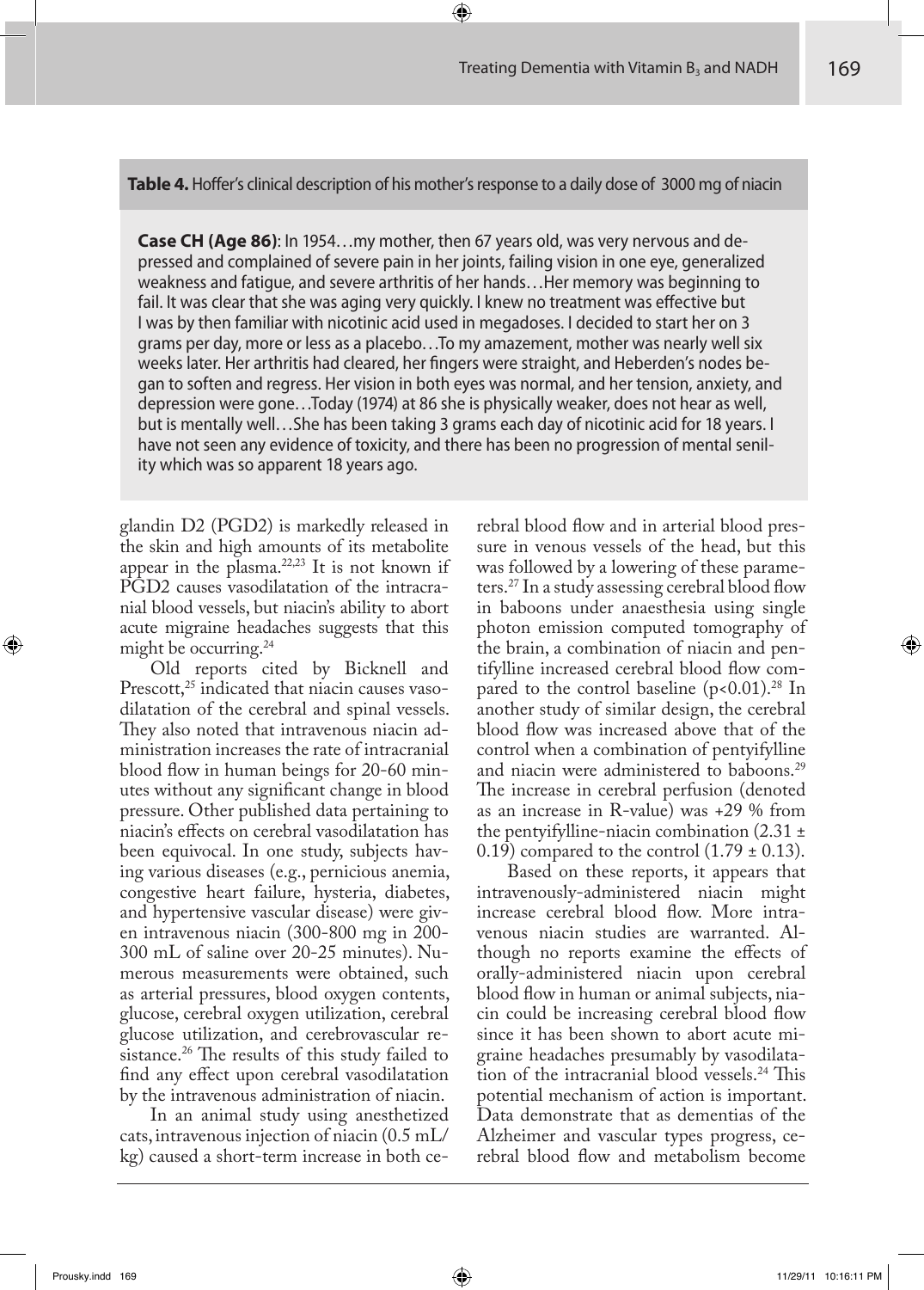functionally low. $30$  The severity of dementia symptoms have been correlated to deviations in cerebral blood flow and metabolism.30 A more recent study found marked cerebral blood flow reductions in the frontal  $(p=0.001)$  and parietal  $(p=0.001)$  cortices in both vascular dementia and AD, when compared to aged-matched cognitively normal controls.31 Since orally-administered niacin benefits some patients, its therapeutic properties might facilitate cerebral vasodilatation and increase cerebral blood flow.

Niacin might also benefit patients with dementia as a result of its ability to stimulate cellular metabolism. The brain is almost entirely dependent on the metabolism of glucose by oxidative processes. In a decades-old study, patients with organic brain syndromes (mean age: 68 years) had their cerebral blood flows evaluated.<sup>32</sup> Clinical deterioration and functional decompensation was associated with a worsening in cerebral and oxidative metabolism, and a resultant shift to anaerobic glycolysis. Significantly heightened cerebral metabolic rates of lactate were considered a causal quantitative factor in the pathogenesis, manifestation, and severity of organic brain syndromes.

An insufficient supply of nicotinamide adenine dinucleotide (NAD) is known to inhibit the conversion of lactate to pyruvate, and contribute to a high lactate-to-pyruvate ratio.<sup>33</sup> Therapeutic doses of niacin might diminish the shift in anaerobic glycolysis (and lower lactate levels) as a result of niacin's ability to increase the synthesis of  $NAD$ .<sup>34</sup> The increased synthesis of NAD might drive the conversion of lactate to pyruvate, enhance oxidative processes within the brain, and mitigate cerebral metabolic disturbances associated with increased cerebral lactate levels.

Yet another potential mechanism might explain how niacin benefits some patients with dementia. Niacin might reduce axonal damage and increase axonal density. Research has shown that neuronal damage in the brains of patients with AD leads to activation of brain immune cells – microglia and astrocytes – and stimulates them to produce interleukin-1 (IL-1) and a soluble astrocyte inflammatory cytokine known as S100.35 IL-1 promotes the synthesis of beta-amyloid precursor protein (β-APP) in neurons, and promotes  $β$ -APP outside the cell where it forms plaques.35 A preliminary study using rats found that slow-release niacin, or a combination of slow-release niacin and simvastatin, were able to reduce axonal damage and increase axonal density by decreasing the expression of amyloid precursor protein.36 While this study is very preliminary, these results suggest that supplemental niacin might offset the production of amyloid plaques, which are perhaps the most important histopathological markers in AD. Amyloid plaques also occur within the brain when ischemia is present,36 which suggests that supplemental niacin might lessen axonal damage associated with vascular types of dementia as well. **Table 5,** (opposite) summarizes niacin's purported mechanisms of action in the treatment of AD and vascular types of dementia.

# **Treating Dementia with NADH**

NADH is a coenzyme in all living cells, including the brain. As a component of the electron transport chain, it plays a central role in intracellular energy production. NADH is also believed to increase the synthesis of the neurotransmitters dopamine and norepinephrine in the brain.

In an open-label pilot trial involving 17 AD patients taking 10 mg of NADH 30 minutes before their first meal for 8 to 12 weeks, all patients had demonstrable cognitive improvements (as per favorable changes in their mini-mental state exams and global deterioration scales).<sup>37</sup> No side effects were associated with the NADH treatment. Some patients took NADH for more than one year. They also reported no side effects.

Following the pilot trial, 25 patients with mild to moderate dementia of the Alzheimer, vascular, and fronto-temporal types received 10 mg of NADH daily in addition to their cholinomimetic medication.38 Nineteen of the 25 patients completed this 3-month open-label trial. The results showed no evidence of benefit (as per established psychometric tests), so the authors concluded that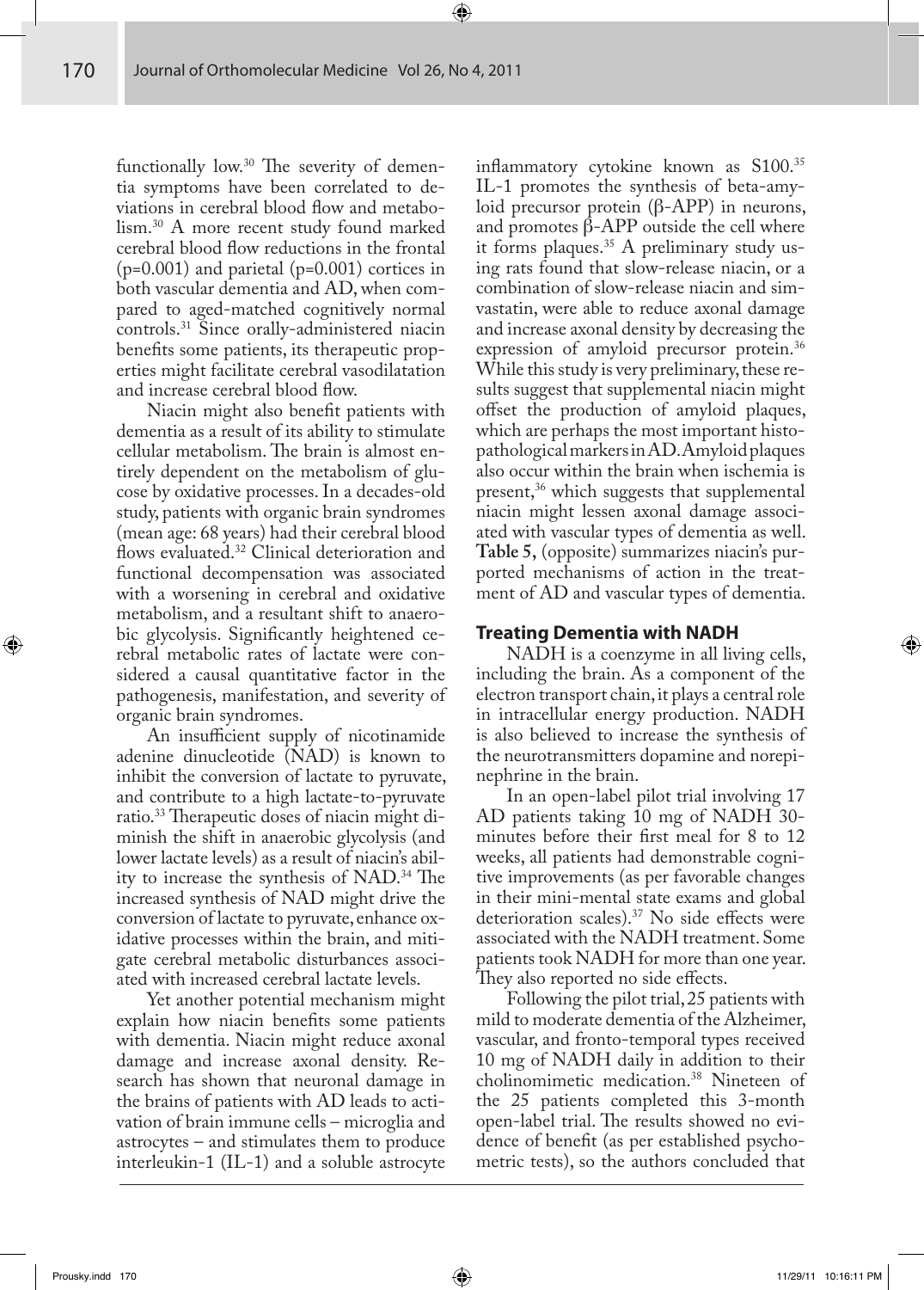NADH is unlikely to enhance cognitive ability and could not treat dementia.

The most recent trial, published in 2004, was favorable.<sup>39</sup> In this randomized, placebo-controlled, matched-pairs, double-blind, 6-month clinical study, patients with probable AD  $(n = 26)$  were randomized to receive either NADH (10 mg/day) or placebo. At the conclusion of the trial, AD patients who received the NADH treatment had no evidence of further cognitive deterioration. Their dementia rating scales showed improved scores compared to the AD patients in the placebo group  $(p<0.05)$ . Specifically, the NADH treatment was associated with significantly better verbal fluency  $(p=0.019)$  and visual-construction ability (p=0.038), with a trend toward improved abstract verbal reasoning ( $p=0.08$ ). No differences were found between the AD patients and placebo group in measures of attention, memory, or clinician ratings of dementia severity.

The rationale for using NADH as a treatment for dementia comes from several sources of evidence which suggest that this treatment can reverse some of the defects associated with AD (Table 6, below).<sup>40</sup> Clearly more studies are needed. The initial dosage of NADH should be 10 mg/day about 30 minutes prior to a meal. The label or package insert must state that the particular NADH product is stabilized; otherwise, it will be de-

**Table 5.** Niacin's purported mechanisms of action in the treatment of AD and vascular types of dementia

- Resolves metabolic dependency by repleting enzyme co-factors
- Modifies lipid levels (i.e., the cholesterol profile)
- Increases cerebral blood flow via vasodilatation
- Stimulates cellular metabolism by increasing the production of nicotinamide adenine dinucleotide
- Reduces axonal damage and increases axonal density by decreasing the expression of amyloid precursor protein

| Table 6. NADH's purported mechanisms of action in the treatment of AD                                                                     |                                                                                                                           |  |  |
|-------------------------------------------------------------------------------------------------------------------------------------------|---------------------------------------------------------------------------------------------------------------------------|--|--|
| AD Defects reported in the scientific literature                                                                                          | NADH's biochemical effect                                                                                                 |  |  |
| Dopaminergic neurotransmitter<br>system dysfunction                                                                                       | Increases dopamine production by<br>regenerating tetrahydrobiopterin, an<br>essential cofactor in tyrosine<br>hydroxylase |  |  |
| Increased oxidative stress                                                                                                                | Repletes antioxidant level                                                                                                |  |  |
| Reduced activity of enzymes (i.e., NADH<br>ubiquinone oxidoreductase and NADH diaphorase)<br>important for energy metabolism in the brain | Reverses oxidative phosphorylation<br>defects                                                                             |  |  |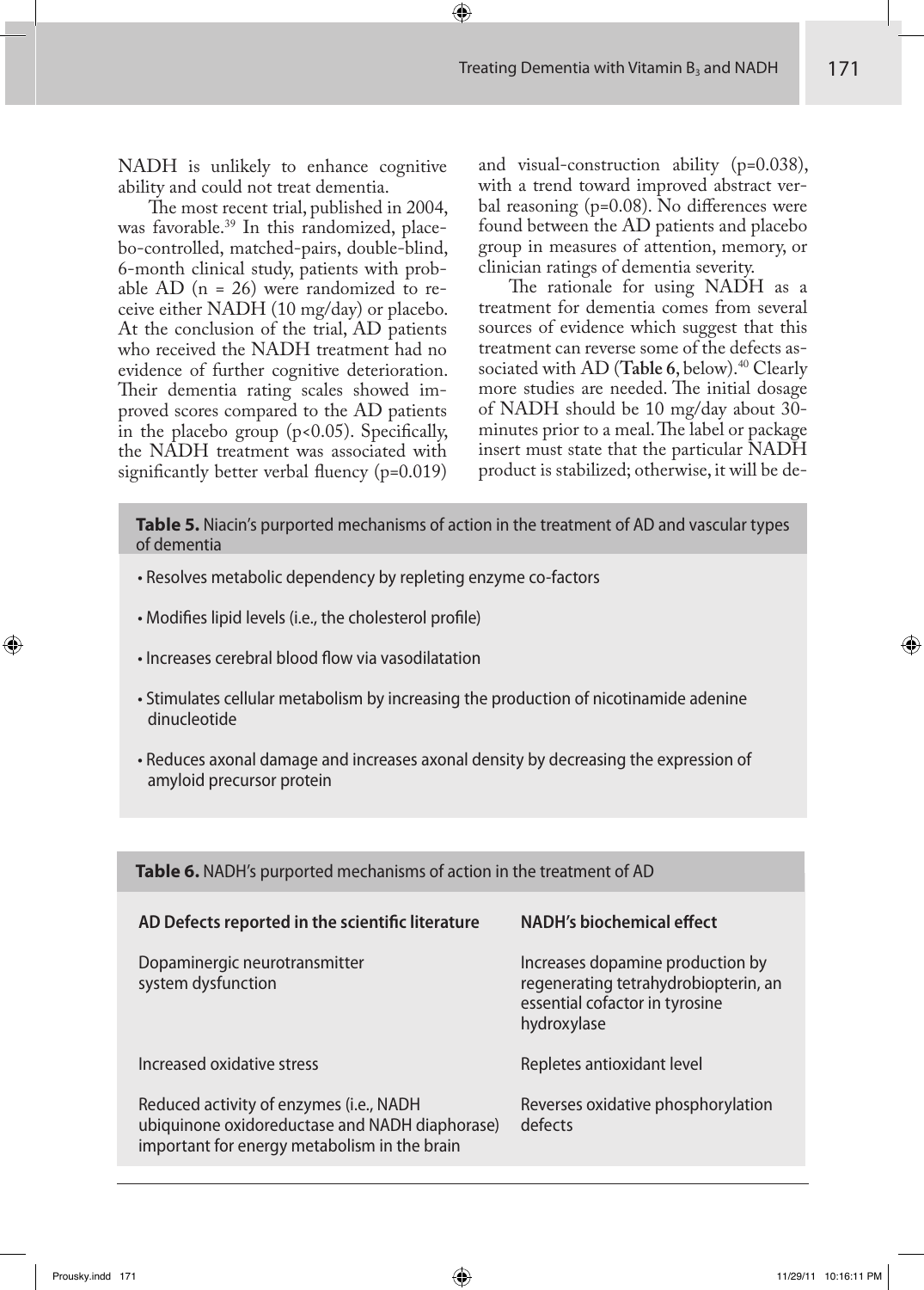graded by the hydrochloric acid in the stomach and rendered ineffective.

#### **Current Research**

At present, research evaluating the therapeutic applications of niacin and/or NADH for dementia is at a standstill. However, niacinamide is being evaluated in a clinical trial to determine if it is safe and beneficial for patients with AD.41 Patients will be randomized to treatment or placebo groups. Those given niacinamide will take 1,500 mg twice daily for 24 weeks. The results of this study should be available within the next year. The rationale for using niacinamide is that it can prevent nerve cell degeneration in animal models of various neurodegenerative diseases (e.g., amyotrophic lateral sclerosis, Huntington's disease, and Parkinson's disease).<sup>42-44</sup> In addition, niacinamide was shown to markedly improve learning and memory in transgenic mice that develop AD. Treatment with the vitamin also resulted in decreased accumulation and increased stabilization of tau, a protein that accumulates excessively in AD.<sup>45</sup>

The earliest report showing that niacinamide can assist in dementia was written by Foster, in 1949, after he gave niacinamide to 40 patients with toxic psychosis (considered an organic reaction accompanied by memory defect, disorientation, and other mental deficits).<sup>46</sup> Twenty-three of the 40 patients were over the age of 60. Foster concluded that niacinamide therapy should be commenced at the onset of psychosis. He noted that the response is usually rapid and dramatic even when the toxic psychosis presents without signs of vitamin deficiency.

Current research demonstrates that niacinamide is likely to benefit patients with AD and vascular types of dementia because it provides global protection against neuronal and vascular injury.<sup>47</sup> Although the mechanisms that account for the vitamin's unique therapeutic properties are complex and require further delineation, niacinamide therapy may benefit patients by reducing neuronal damage associated with anoxia and nitric oxide cytodegeneration.<sup>47</sup>

# **Conclusion**

Numerous clinical reports have shown that patients with dementia can benefit from niacin supplementation. Niacin can also help to prevent the incidence of AD. This makes niacin therapy a clinically-plausible intervention which merits further study. One open-label and one small randomized controlled trial have shown NADH to benefit patients with AD, but no substantive clinical trials have been done to confirm these preliminary findings. Only niacinamide is currently being investigated as a treatment for AD. Hopefully, the forthcoming results will be positive and encourage researchers and clinicians to review the literature and perform additional research to verify the benefits of vitamin  $B_3$  therapy for treating dementia, develop dosage recommendations and revise clinical guidelines.

#### **Acknowledgements**

I thank Mr. Bob Sealey for his helpful editing suggestions and input on the contents of this paper.

#### **Competing Interests**

The author is a consultant for Veeva Inc., a company that develops and sells natural health products with a strong focus on stress, anxiety, sleep and overall mental health wellness. Veeva Inc. has not seen this manuscript nor do they have any knowledge of it.

#### **References**

- 1. Kuljis RO: Alzheimer's disease. EMedicine. Retrieved from *[www.emedicine.com/neuro/topic13. htm].*
- 2. Canadian Study of Health and Aging Working Group: Canadian study of health and aging: study methods and prevalence of dementia. *CMAJ,* 1994; 150: 899-913.
- 3. Reisberg B: Alzheimer`s disease: the standard reference. New York, NY. The Free Press. 1983.
- 4. Mancuso C, Siciliano R, Barone E, et al: Pharmacologists and Alzheimer disease therapy: to boldly go where no scientist has gone before. *Expert Opin Investig Drugs,* 2011; 20: 1243-1261.
- 5. Morris MC, Evans DA, Bienias JL, et al: Dietary niacin and the risk of incident Alzheimer's disease and of cognitive decline *J Neurol Neurosurg Psychiatry,* 2004; 75: 1093-1099.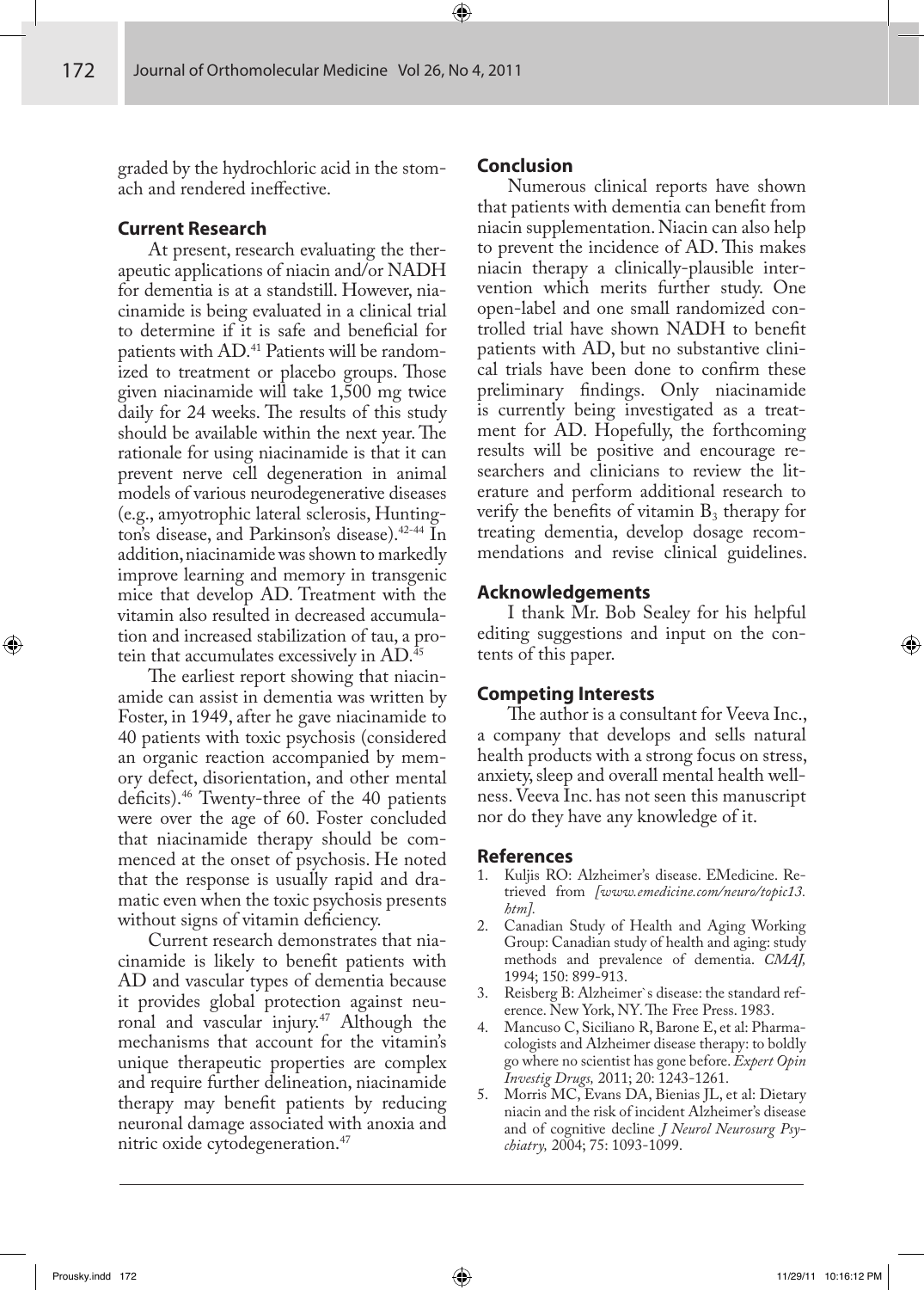- 6. Higdon J: Niacin. Micronutrient information center. Linus Pauling Institute. 2002. (Updated by Drake VJ, 2007). Retrieved from: *[www.lpi. oregonstate.edu/infocenter/vitamins/niacin/].*
- 7. Gregory I: The role of nicotinic acid (niacin) in mental health and disease. *Br J Psychiat*, 1955; 101: 85-109.
- 8. Aring CD, Spies TD: A critical review: vitamin B deficiency and nervous disease. *J Neurol Psychiat*, 1939; 2: 335-360.
- Amanullah S, Seeber C: Niacin deficiency resulting in neuropsychiatric symptoms: a case study and review of literature. *Clin Neuropsychiat,* 2010; 7: 10-14.
- 10. Sydenstricker VP, Cleckley HM: The effect of nicotinic acid in stupor, lethargy and various other psychiatric disorders. *Am J Psychiat,* 1941; 98: 83- 92.
- 11. Gregory I: Nicotinic acid therapy in psychoses of senility. *Am J Psychiatry,* 1952; 108: 888-895.
- 12. Hoffer A: Nicotinic acid in confusional and druginduced psychosis. *Niacin Therapy in Psychiatry*. Springfield, MA. Charles C Thomas. 1962; 72-107.
- 13. Hoffer A: Senility and chronic malnutrition. Or*thomol Psychiat,* 1974; 3: 2-19.
- 14. Thomas DE, Chung AOKO, Dickerson JW, et al: Tryptophan and nutritional status of patients with senile dementia. *Psychol Med,* 1986; 16: 297–305.
- 15. Shaw DM, Tidmarsh SF, Karajgi BM, et al: Pilot study of amino acids in senile dementia. *Br J Psychiat,* 1981; 139: 580–582.
- 16. Watkins SE, Thomas DE, Clifford M, et al: Plasma amino acids in patients with senile dementia and in subjects with Down's syndrome at an age vulnerable to Alzheimer changes. *J Intellect Disabil Res,* 1989; 33: 159-166.
- 17. Bodor ET, Offermanns S: Nicotinic acid: an old drug with a promising future. *Br J Pharmacol,*  2008;153:S68-S75.
- 18. Kuller LH: Statins and dementia. *Curr Atheroscler Rep,* 2007; 9: 154-161.
- 19. Reiss AB, Wirkowski E: Role of HMG-CoA reductase inhibitors in neurological disorders: progress to date. *Drugs,* 2007; 67: 2111-120.
- 20. Butterfield DA, Barone E, Mancuso C: Cholesterol-independent neuroprotective and neurotoxic activities of statins: perspectives for statin use in Alzheimer disease and other age-related neurodegenerative disorders. *Pharmacol Res,* 2011; 64: 180-186.
- 21. Cedazo-Mínguez A, Ismail MA, Mateos L: Plasma cholesterol and risk for late-onset Alzheimer's disease. *Expert Rev Neurother,* 2011;11:495-498.
- 22. Morrow JD, Parsons WG 3rd, Roberts LJ 2nd: Release of markedly increased quantities of prostaglandin D2 in vivo in humans following the administration of nicotinic acid. *Prostaglandins,* 1989; 38: 263-274.
- 23. Morrow JD, Awad JA, Oates JA, et al: Identification of skin as a major site of prostaglandin D2

release following oral administration of niacin in humans. *J Invest Dermatol,* 1992; 98: 812-815.

- 24. Prousky J, Seely D: The treatment of migraines and tension-type headaches with intravenous and oral niacin (nicotinic acid): systematic review of the literature. *Nutr J,* 2005; 4: 3.
- 25. Bicknell F, Prescott F: The Vitamins In Medicine. 3rd ed. Milwaukee, WI. *Life Foundation For Nutritional Research.* 1953; 346.
- 26. Scheinberg P: The effect of nicotinic acid on the cerebral circulation, with observations on extracerebral contamination of cerebral venous blood in the nitrous oxide procedure for cerebral blood %ow. *Circulation,* 1950; 1: 1148-1154.
- 27. Nagornaia GV, Gaevyi MD: Effect of complamine and nicospan on the cerebral blood flow and its regulation in changes in blood pressure [Article in Russian]. *Farmakol Toksikol*, 1985; 48: 55-59.
- 28. Jordaan B, Oliver DW, Dormehl IC, et al: Cerebral blood flow effects of piracetam, pentifylline, and nicotinic acid in the baboon model compared with the known effect of acetazolamide. *Arzneimittelforschung*, 1996;46:844-847.
- 29. Oliver DW, Dormehl IC, Louw WK: Non-human primate SPECT model for determining cerebral perfusion effects of cerebrovasoactive drugs acting via multiple modes of pharmacological action. *J Neurol Sci,* 2005; 229-230: 255-259.
- 30. Hoyer S: The abnormally aged brain. Its blood flow and oxidative metabolism. A review - part II. *Arch Gerontol Geriatr,* 1982; 1: 195-207.
- 31. Schuff N, Matsumoto S, Kmiecik J, et al: Cerebral blood flow in ischemic vascular dementia and Alzheimer's disease by arterial spin labelling MRI. *Alzheimers Dement,* 2009; 5: 454-462.
- 32. Krüger G, Haubitz I, Weinhardt F, et al: Comparison of the psychopathology with cerebral blood flow and brain metabolism in cerebrovascular insufficiencies [Article in German]. Fortschr Med, 1982; 100: 299-302.
- 33. Abbey LC: Agoraphobia. Part 1 agoraphobia: a nutritionally responsive disorder. *J Orthomolec Psych,* 1982; 11: 243-253.
- 34. Buist RA: Anxiety neurosis: the lactate connection. *Int Clin Nutr Rev,* 1985;5:1-4.
- 35. Griffin WST : What causes Alzheimer's? *The Scientist,* 2011 ;25:36-40.
- 36. Shehadah A, Chen J, Cui X, et al: Combination treatment of experimental stroke with niaspan and simvastatin, reduces axonal damage and improves functional outcome. *J Neurol Sci,* 2010; 294 :107- 111.
- 37. Birkmayer JG: Coenzyme nicotinamide adenine dinucleotide: new therapeutic approach for improving dementia of the Alzheimer type. *Ann Clin Lab Sci,* 1996; 26: 1-9.
- 38. Rainer M, Kraxberger E, Haushofer M, et al: No evidence for cognitive improvement from oral nicotinamide adenine dinucleotide (NADH) in dementia. *J Neurol Trans,* 2000; 107: 1475-1481.